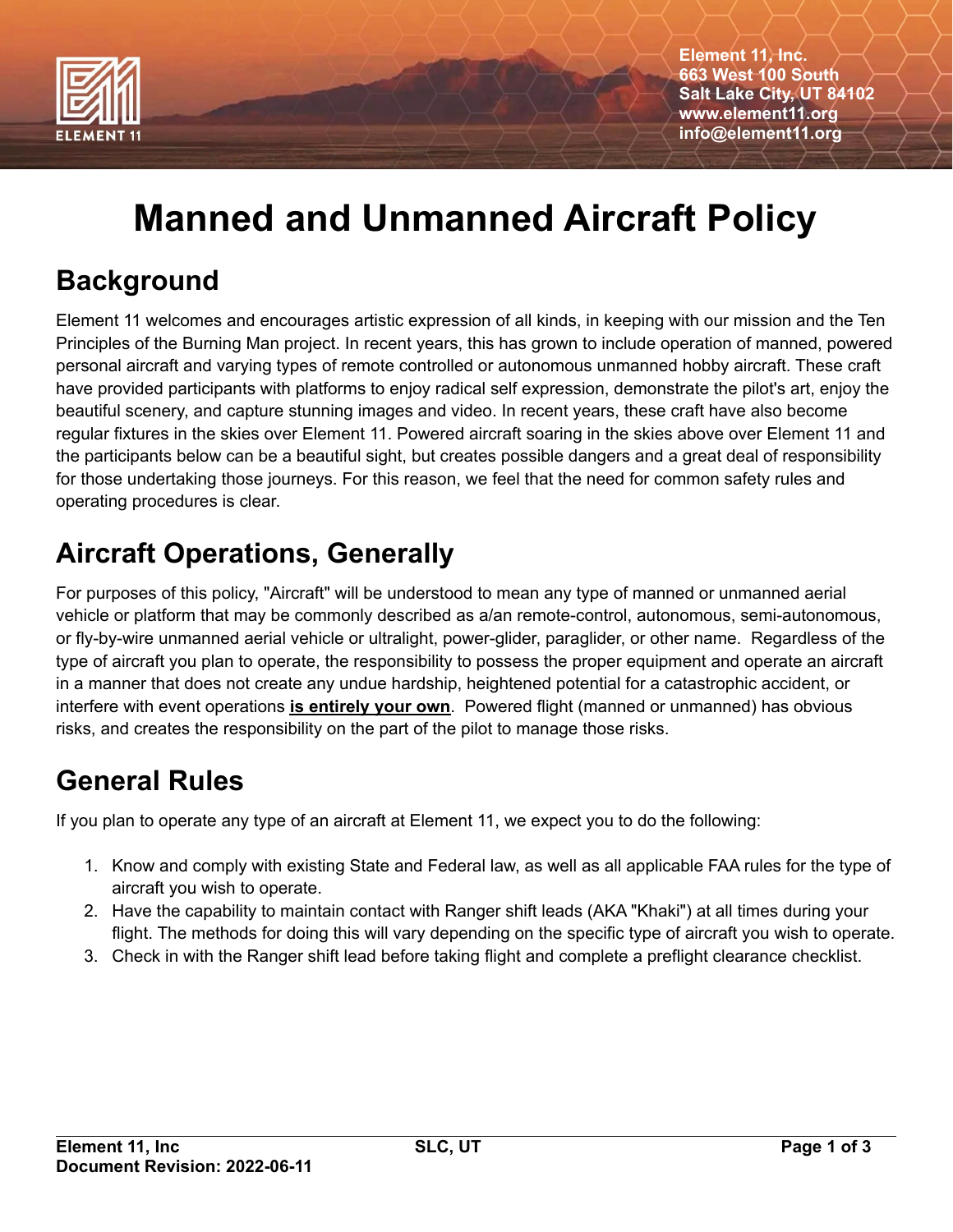

#### **Preflight Checks**

The Ranger lead (Khaki) will check the following items prior to clearing you for flight:

| <b>Pilot physical condition:</b> | Pilot is well rested and 100% stone cold Sober                                                 |
|----------------------------------|------------------------------------------------------------------------------------------------|
| <b>Aircraft Condition:</b>       | Vehicle appears to be in sound condition and not leaking fluids or dropping parts              |
| <b>Communications:</b>           | Pilot has proper and functional radio gear and headset (Powered/manned aircraft)               |
| <b>OR</b>                        | Pilot is aware of visual signaling methods in case of emergency / other need to clear airspace |
| Airspace:                        | Pilot is aware of areas not to be overflown by powered/manner craft and large UAVs             |
| Altitude:                        | Pilot is aware of applicable altitude restrictions based on the type of craft they wish to fly |
| <b>Days and Hours:</b>           | Pilot is aware of restrictions on flight based on date/time                                    |
| <b>General rules:</b>            | Pilot is aware of and agrees to comply with all applicable laws/rules listed in this policy    |

The Ranger lead must clear you for takeoff. Clearance is at the sole discretion of the Ranger lead and **is not up for discussion. No Clearances will be granted during severe weather.**

# **Manned Aircraft**

Manned aircraft, with human cargo and large amounts of fuel, present a significant impact on Element 11. This includes increased noise levels, flammable fuels, and the danger of a catastrophic accident. Element 11 wishes to manage all of these risks, which could result in injury or death to pilots and those on the ground, as best we can. In order to keep our event a safe and enjoyable place for all, Element 11 requires those participants who wish to operate powered, manned aircraft (such as an ultralight, power-glider, paraglider, or similar craft) to comply with the following additional rules:

- 1. Communications: You must be in possession of the proper communications equipment to maintain contact with Ranger shift leads (AKA "Khaki") at all times during your flight. This includes a headset/earpiece/microphone combination that will function in a high noise environment and/or an awareness of where to look for colored smoke signals. Element 11 will not provide this equipment. It is your responsibility to have it before flight. Further information on the needed items can be had by contacting Rangers or the BOD.
- 2. Time: Flight plans will only be cleared to fly between 8am to 8pm. Previously cleared flights must be on the ground by 8pm MST. ( subject to change on site )